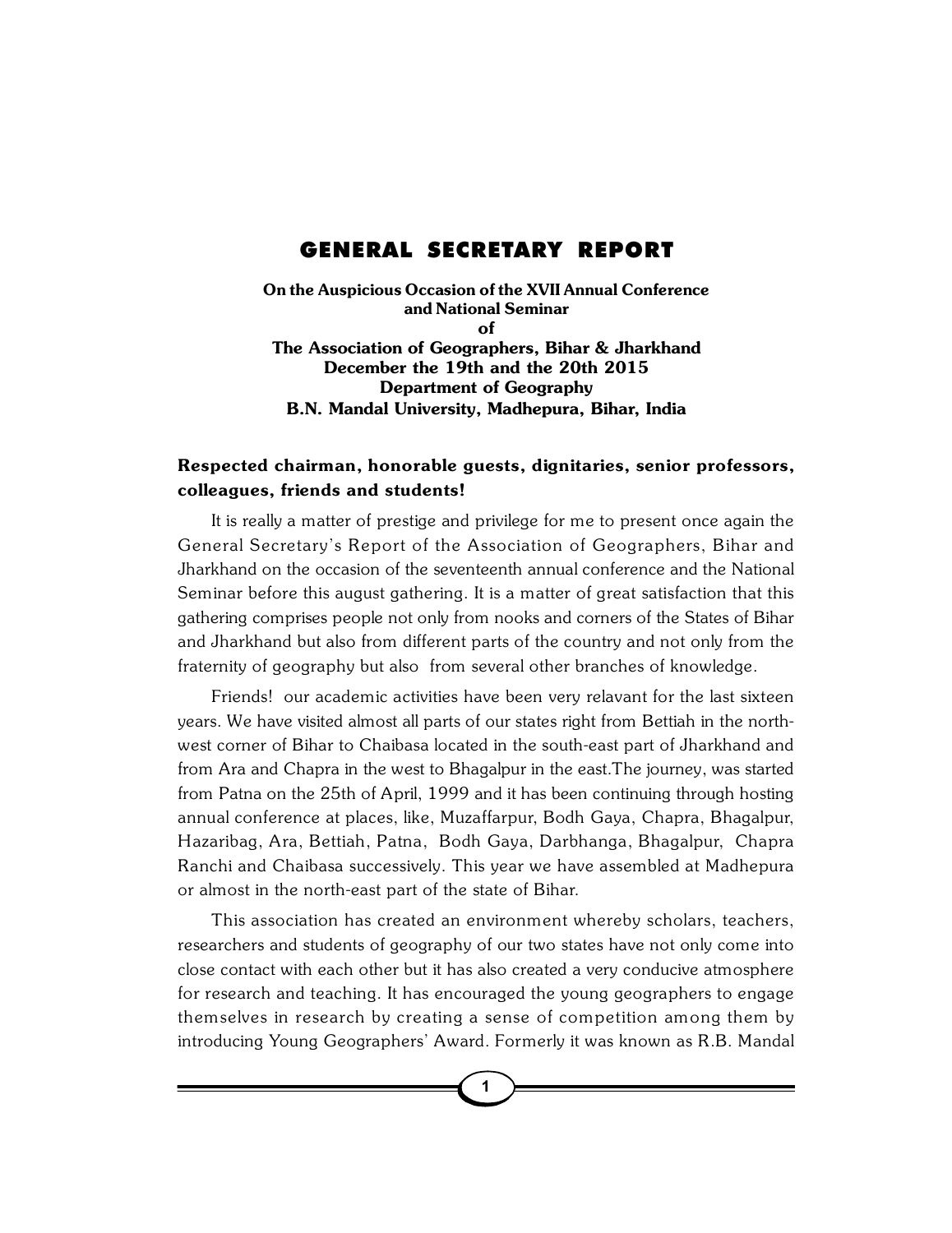Young Geographers' Award but now it is known as Prof. R. Gauntia Young Geographers Award. We have also started honoring our teachers and the fatherly scholars of our states, who had laid solid foundation of teaching and research by dint of their vision and labour during their life time and even after their departure from this world they have been inspiring and guiding us through their inspiring work. In their memory and honor we use to organize memorial lectures. The memorial lectures are regularly delivered by distinguished scholars. The association has also created an atmosphere of research and teaching in the educational institutions by organizing seminars and publishing research papers in `The Geographical Perspective'.

The association has been promoting the applied aspects of geography by selecting useful topics as focal themes for its annual conferences. For example, the 11th conference, which was organized in a flood prone area like Darbhanga, the focal theme was `Natural Hazard Management'. For the 16th conference, which was organized in the most industrialized belts of the country, i.e., Chaibasa of the East Singhbhum district of Jharkhand, the focal theme was `Constraints of Industrial Development'. Likewise, for the seventeenth conference the focal theme is Changing Dimensions of River Basins as the conference is being organized in Madhepura. The region around Madhepura witnesses devastating floods of river Kosi, which is notorious for frequently changing its course. The Focal themes for some other conferences were also relevant, e.g., Development And Locational Conflicts for the Ranchi conference (2013) : Water Resource Management and Human Resource Management for the Bhagalpur conference : Natural Resources: Use And Misuse for the thirteenth conference held in Hazaribag : Human Resource Development: Health And Education for the fourteenth conference held in Chapra : Geography And Development for the tenth conference organized in Bodh Gaya : in 2008, Rehabilitation of Economy and Society of Bihar and Jharkhand for the eleventh conference organized in 2009 in Darbhanga: Environment and Development: Issues and Challenges for the twelfth Conference organized in 2010 in Bhagalpur. Thus, we have covered a wide range of topics as focal themes of our conferences. In fact the selection of topics of contemporary relevance in different conferences provided prominance and popularity to the association.

The association has also undertaken the study of the problems of the Kosi river basin in collaboration with the Department of Geography, B. N. Mandal University, Madhepura and the Department of Geography, A. N. College, Patna.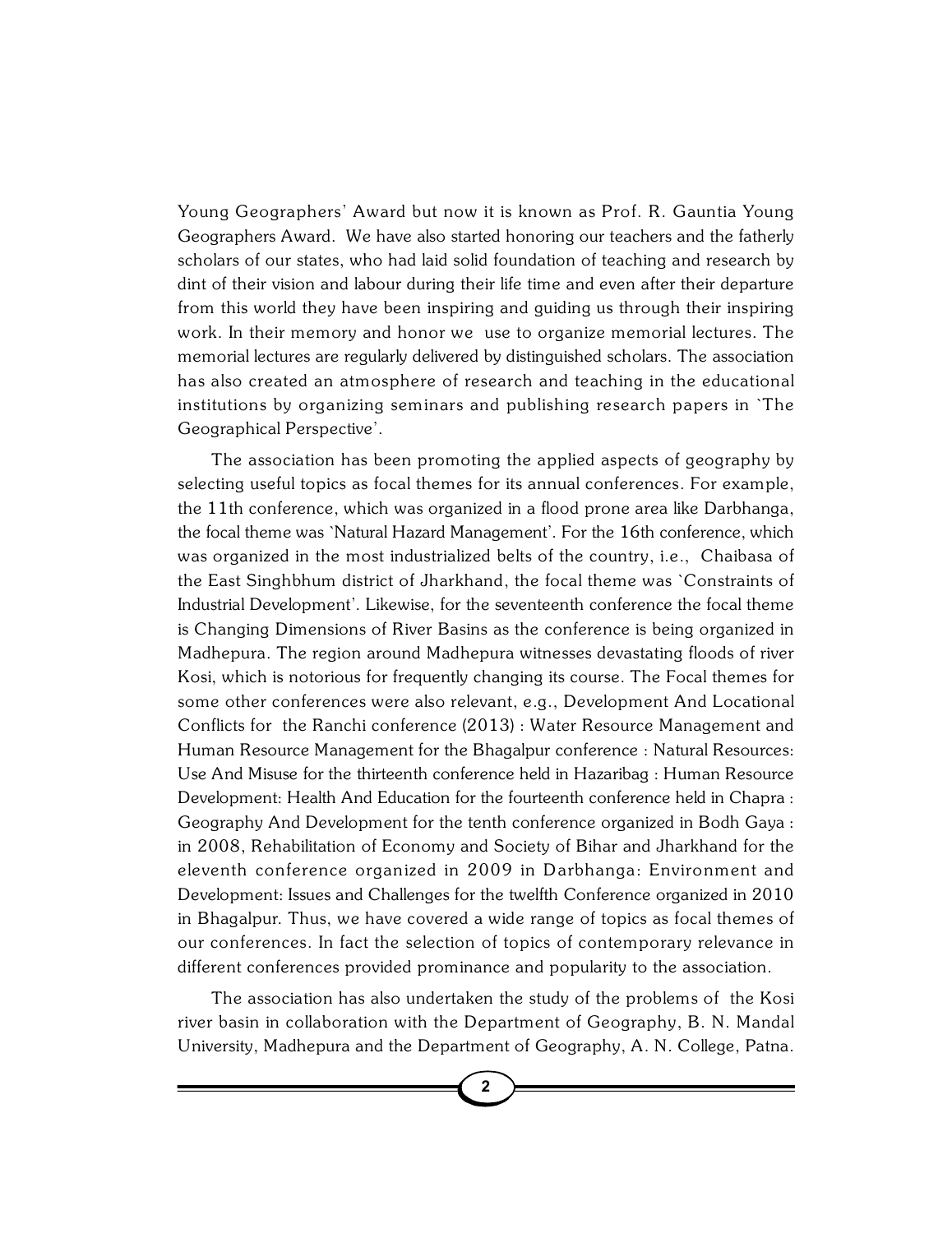About three thousand respondents of various parts of the region were interviewed by groups of teachers and students. The groups also observed empirically the physical and cultural scenario and took photographs to obtain first hand information. The groups also sought the views of the inhabitants about the problem created by the floods and also solutions of the problems. An intensive opinion survey has also been conducted by these groups among intellectuals, media persons, social activists, bureaucrats and common man etc.

The Department of Geography, B.N. Mandal University, Madhepura also organized a seminar on this topic in collaboration with the association on the 30th of November 2014, which was attended by a large number of intellectuals and social activists. Valuable suggestions regarding sustainable development of this region emerged from the discussions.

Friends! the association is promoting the cause of geography in the departments of the Universities and colleges. Several organizations are helpful in our efforts. The Nalanda Open University, Patna has proposed to start Diploma and Post-Graduate courses in Disaster Management from the session 2016 to broaden the scope of geography teachers, researchers and students in the planning and management domain.

The Department of Geography, B. N. Mandal University, Madhepura organized successfully the XVI Foundation Day Lecture of The Association of Geographers, Bihar and Jharkhand on the 16th of May 2015. The foundation day lecture was delivered by Dr. Ram Bilas, Professor of geography, Banaras Hindu University. The topic of his lecture was `Appraisal of Water Resource: A Case Study of Kosi River Basin'. A large number of geographers from Bihar and Jharkhand and particularly from the B.N. Mandal University, Madhepura attended the function. Several scholars of other branches of knowledge also attended the function. The occasion was graced by his presence of Professor Md. Ishtiaque, an eminent geographer and Vice-Chancellor of the Magadh University, Bodh Gaya. He also delivered a lecture on this occasion.

The Department of Geography of Magadh University, organized the ninth International Conference of The Deccan Geographical Society, India on February 26-28, 2015 on Tourism, Environment and Development'. The conference was attended by a large number of participants from all parts of the country and also from abroad. The deliberation and recommendations are significant to the evolution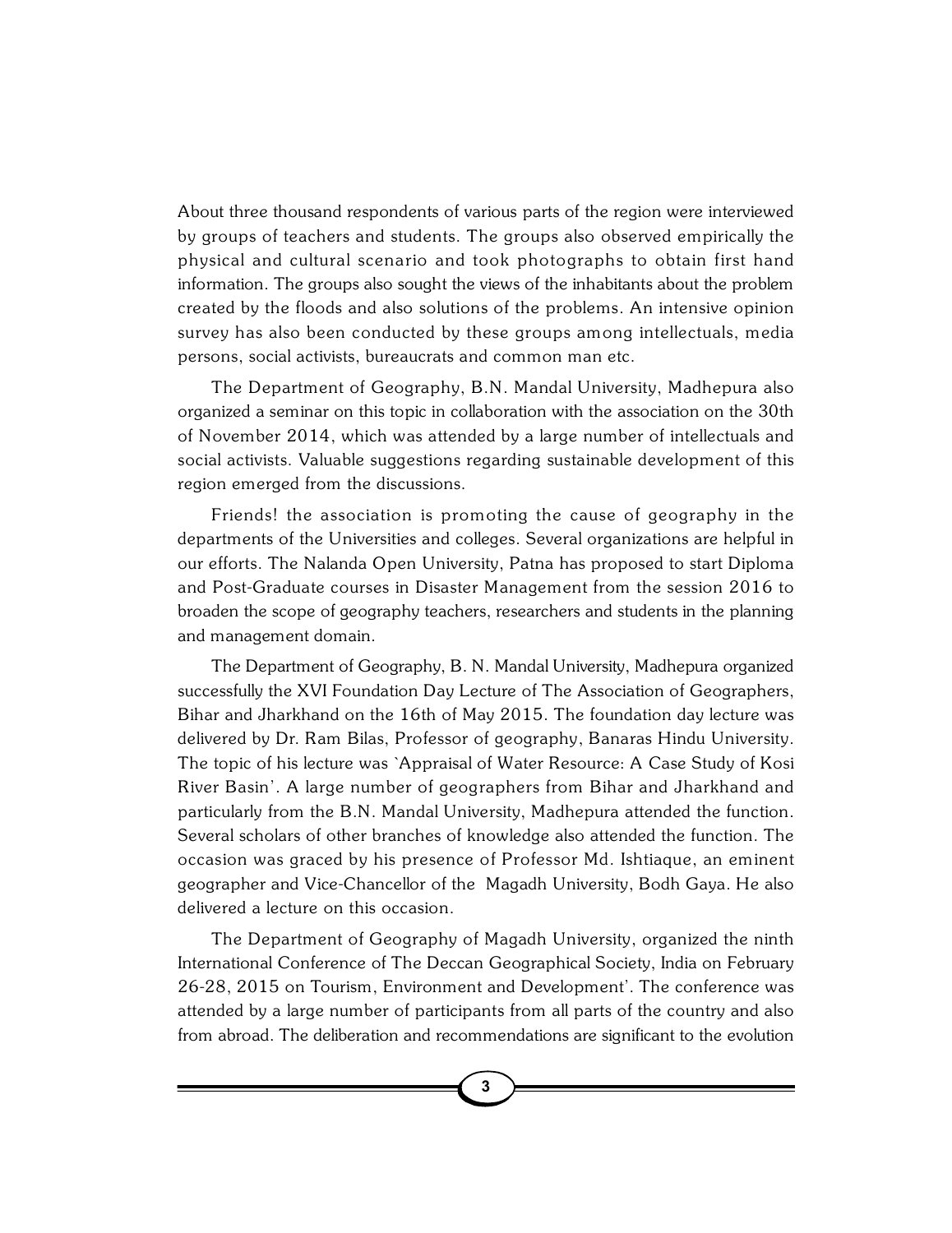of the Geography of Tourism in the country. Professor R.B.P. Singh, the Editorin-Chief of the journal of the society was conferred the `Bhugol Bhushan Award' 2014 by the Deccan Geographical Society in this conference. Shri A.K. Singh, IAS, Chief Secretary, Govt. of Bihar, who was also a student of geography and continue to keep interest in geography, was also conferred `The Life Achievement Award' by the society.

The Department of Geography, Magadh University also organized Ph.D. Methodology course for research scholars, keeping in mind the guidelines, 2009 of the UGC.

The Department of Geography, A. N. College, Patna organized several seminars, workshop and extramural lectures by prominent scholars. It includes Prof. H. N. Mishra, retired Professor and Head, Department of Geography, Allahabad University, Prof. B. C. Vaidya, former Professor and Head, Department of Geography, Pune University, Prof. R.B.P. Singh, Vice-Chancellor, Nalanda Open University, Patna and Prof. Kailash Mahato, retired professor and head, Department of Geography, Patna University, Patna on different occasions. This department has also successfully organized Ph.D Course of 2015, which was attended by forty seven research scholars.

The Department of Geography of Patna University, Patna has been upkeeping its tradition of promoting the subject by organizing seminars and conferences.

The Department of Geography of L. N. Mithila University, Darbhanga has a vibrant society. The Mithila Association of Geographers organizes its annual conference regularly and also publishes a journal.

The Department of Geography of Patna Women's College, Patna organizes seminars and is also engaged in other academic activities. U.G.C. sponsored national seminars have also been organized by this department. Other geography departments of Universities and colleges are also doing wonderful jobs of teaching and researches in order to promote the subject.

We are also regularly publishing a journal, `The Geographical Perspective'. The journal has created an atmosphere of research and publication, particularly for the young geographers. Our journal is a peer reviewed one with ISSN number.

One of the founder members of the Society, Prof. (Dr.) R. B. P. Singh, has been elected to the prestigious post of the President of the National Association of Geographers, India (NAGI) in the thirty seventh geography congress of NAGI